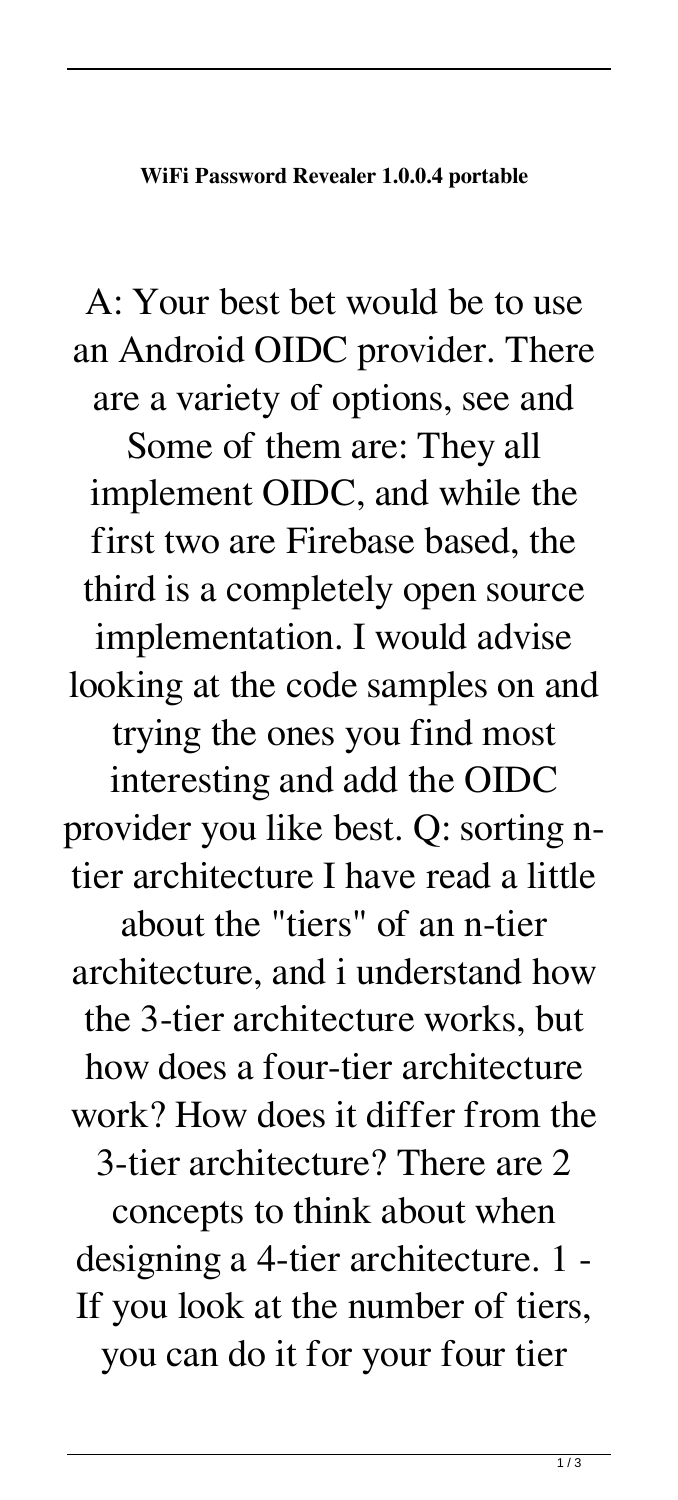architecture in a 3-tier style. You just need to identify which layer is the front end and which are the two back end (or more) tiers. 2 - You have to start thinking about how you will access data, in the 2-tier architecture. You need to make sure that your API and the data will be totally separated. According to the definition of n-tier architecture

: An n-tier architecture is a

software design pattern that consists of one or more layers that are typically represented by a grid with a number of horizontal and vertical squares or rectangles. In a four-tier architecture it consists of a presentation tier, business tier, data access tier and a data access tier as follows : Presentation Tier : There is a web server that hosts the web pages of your website which is called a presentation tier. Business Tier : This is the layer where your business logic lies. It executes all business related activities. Data